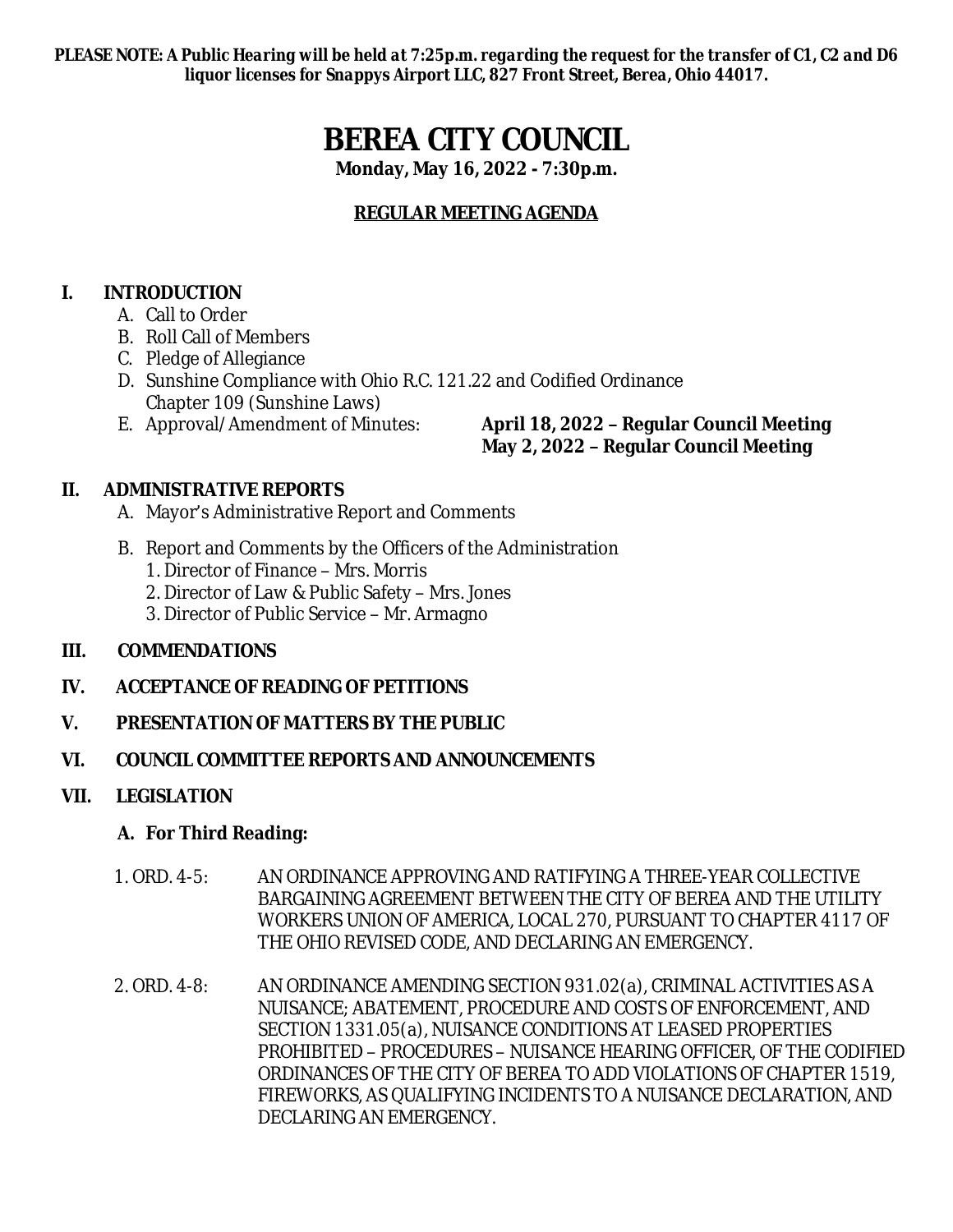3. ORD. 4-9: AN ORDINANCE AMENDING SECTION 1519.99, PENALTY, OF CHAPTER 1519, FIREWORKS, OF PART FIFTEEN, FIRE PREVENTION CODE, OF THE CODIFIED ORDINANCES OF THE CITY OF BEREA, AND DECLARING AN EMERGENCY.

#### **B. For Second Reading:**

- 1. ORD. 4-10: AN ORDINANCE AMENDING SECTION 100.03, ANNEXATION, OF CHAPTER 100, PURPOSE AND INTENT, OF THE ZONING CODE OF THE CITY OF BEREA TO ESTABLISH THE APPLICABLE ZONING DISTRICT OF ANY PROPERTY THAT MAY BE ANNEXED TO THE CITY OF BEREA.
- 2. ORD. 5-1: AN ORDINANCE AMENDING SECTION 327.03, CREATION OF A SHADE TREE COMMISSION, OF CHAPTER 327, TREES AND WEEDS, OF TITLE FIVE, OTHER PUBLIC SERVICES, IN PART 3, STREETS, UTILITIES, AND PUBLIC SERVICES CODE, OF THE CODIFIED ORDINANCES OF THE CITY OF BEREA TO CHANGE THE NUMBER OF MEMBERS SERVING ON THE SHADE TREE COMMISSION, AND DECLARING AN EMERGENCY.
- 3. RES. 5-5: A RESOLUTION SUBMITTING TO THE VOTERS OF THE CITY OF BEREA, OHIO, THE QUESTION OF THE RENEWAL OF THE 1.4 MILL TAX LEVY FOR THE PURPOSE OF PROVIDING FOR IMPROVEMENTS TO THE CITY'S WATER PLANT AND THE CONSTRUCTION AND ACQUISITION OF OTHER PERMANENT IMPROVEMENTS RELATING TO THE CITY'S WATER SYSTEM, PURSUANT TO OHIO REVISED CODE SECTION 5705.191 AND ITEM XI-3 OF THE CHARTER OF THE CITY OF BEREA.
- 4. ORD. 5-6: AN ORDINANCE ESTABLISHING THE COMMON TRENCH IMPROVEMENT PARTNERSHIP PROGRAM TO ADDRESS THOSE PROPERTIES IN THE CITY OF BEREA SERVED BY COMMON TRENCH SEWERS, WHEREBY THE CITY WILL COMMIT TO IMPROVING THE PORTION OF THE LATERAL SEWER LINE LOCATED ON PUBLIC PROPERTY WHEN THE OWNER OF THE PROPERTY SERVED BY THE COMMON TRENCH SEWER MAKES THE NECESSARY IMPROVEMENTS TO THE LATERAL SEWER LINE ON PRIVATE PROPERTY, AND DECLARING AN EMERGENCY.
- 5. ORD. 5-7: AN ORDINANCE PROVIDING FOR THE ISSUANCE AND SALE OF BONDS IN THE MAXIMUM PRINCIPAL AMOUNT OF \$7,330,000 FOR THE PURPOSE OF PAYING COSTS OF (i) ACQUIRING REAL ESTATE FOR MUNICIPAL FACILITIES, (ii) ACQUIRING PROPERTY TO BE USED FOR VEHICLE MAINTENANCE AND STORAGE FOR THE SERVICE DEPARTMENT, THE FRONT STREET RAILGRADE SEPARATION PROJECT AND OTHER MUNICIPAL PROJECTS, (iii) RESURFACING CERTAIN CITY STREETS TO BE APPROVED BY COUNCIL, (iv) CONSTRUCTING IMPROVEMENTS AT COE LAKE, INCLUDING AN AMPHITHEATER AND POOL SHELTER, (v) RESURFACING CERTAIN CITY STREETS TO BE APPROVED BY COUNCIL (THE 2016 STREET PROGRAM) AND TO PAY COSTS OF RECONSTRUCTING STREETS, INCLUDING IN THE BLUEGRASS DEVELOPMENT AREA, (vi) RESURFACING CERTAIN CITY STREETS TO BE APPROVED BY COUNCIL (THE 2017 STREET PROGRAM) AND TO PAY COSTS OF RECONSTRUCTING A PORTION OF NORTH ROCKY RIVER DRIVE AND JANANNA, VIVIAN AND KAYE DRIVES AND (vii) MAKING IMPROVEMENTS TO THE CITY'S WATER PLANT, INCLUDING REPLACING A PORTION OF THE FILTRATION SYSTEM, AND DECLARING AN EMERGENCY.